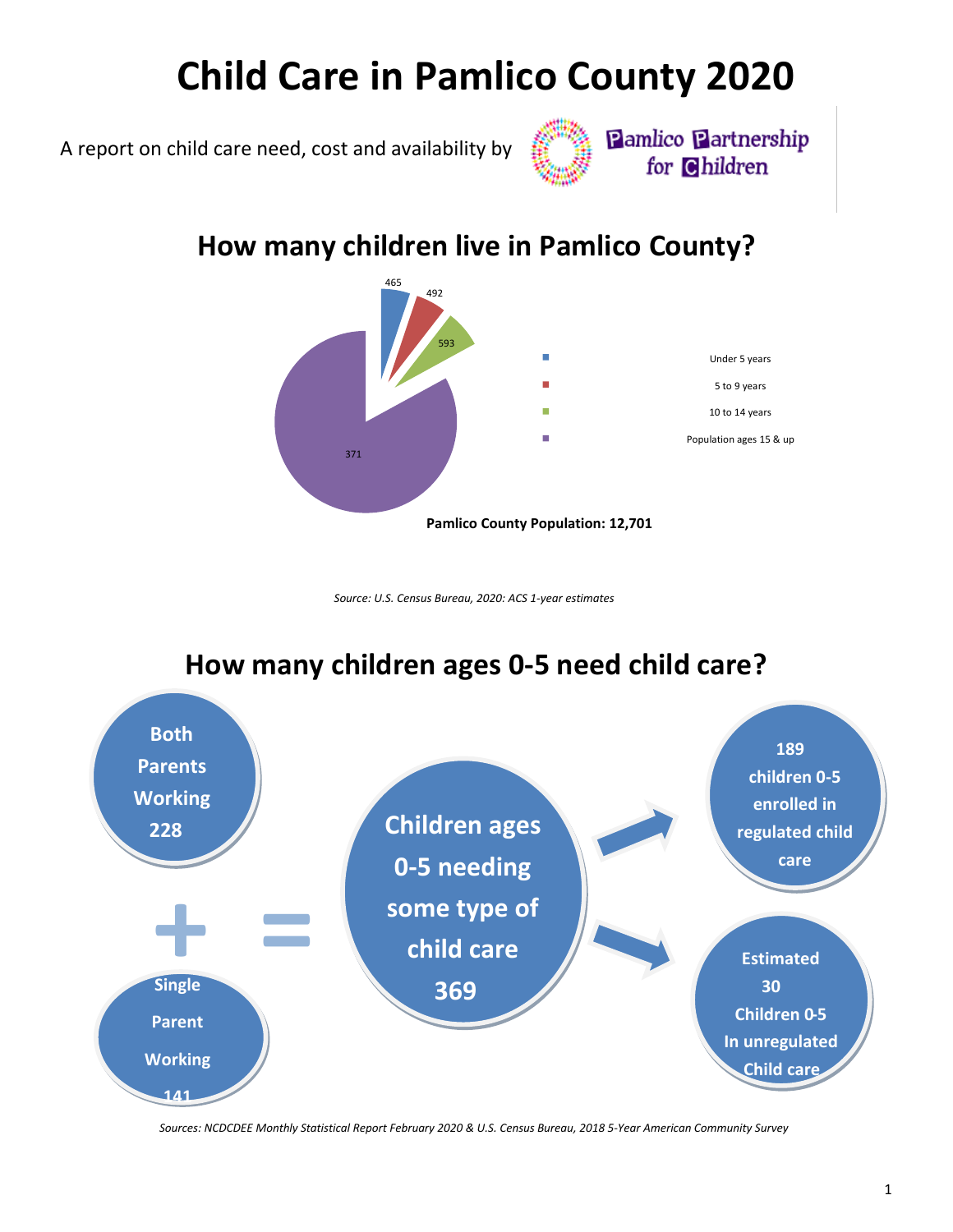## **How much does child care cost in Craven County?**



*Source: Work Life Systems database May 2020 (fees reported to Pamlico County Partnership for Children by child care providers for referral database)*

## **Child Care Cost as Portion of Median Income**

Pamlico County Median Income \$46,728



# **Child Care Cost as Portion of Minimum Wage Income**

Full-time minimum wage income \$15,080



*Sources: U.S. Census Bureau, 2020 American Community Survey Pamlico County Profile & Work Life Systems database May 2020 (fees* 

*reported to Craven County Partnership for Children by child care providers for referral data-*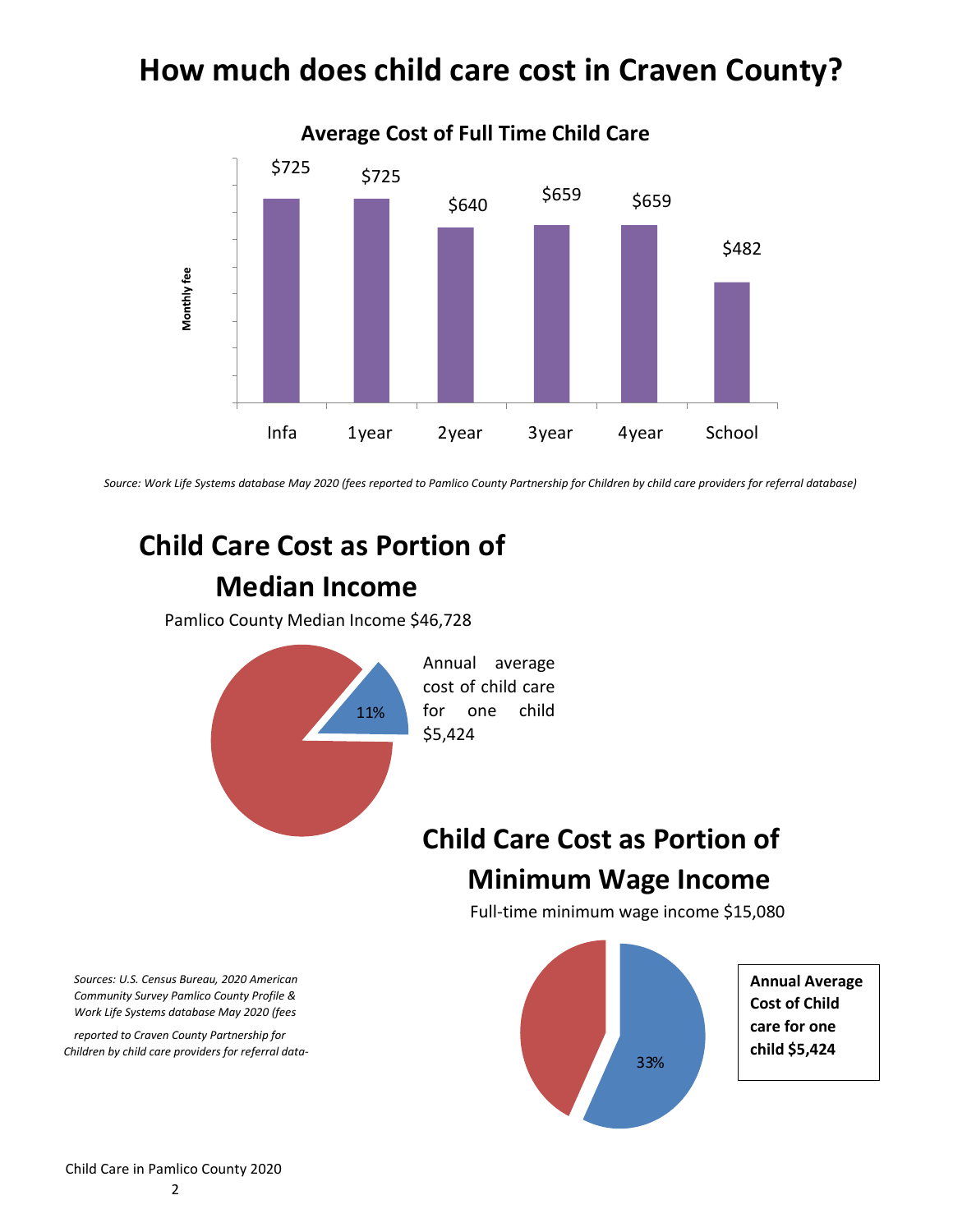## **What kinds of child care are available and where?**

|                                        | <b>Number of programs by area</b> |  |
|----------------------------------------|-----------------------------------|--|
| <b>Type of Care</b>                    | Pamlico                           |  |
| Child care centers (private, licensed) | 1                                 |  |
| Public preschools (licensed)           | 0                                 |  |
| Family child care homes (licensed)     | 0                                 |  |
| School-age programs (not licensed)     | 0                                 |  |
| Half-day preschools (not licensed)     |                                   |  |
| <b>Total</b>                           | 2                                 |  |
|                                        |                                   |  |
|                                        |                                   |  |
|                                        |                                   |  |

### **How many children can these programs serve?**

|                                            | Number of licensed child care programs offering service |  |
|--------------------------------------------|---------------------------------------------------------|--|
| <b>Type of Care</b>                        | Pamlico                                                 |  |
| Child care centers (private, licensed)     |                                                         |  |
| Public preschools (licensed)               | 0                                                       |  |
| Family child care homes (licensed)         | 0                                                       |  |
| School-age programs (not licensed)         |                                                         |  |
| Half-day preschool (not licensed)<br>Total |                                                         |  |

*Source (3 preceding charts): Work Life Systems database, 06/2020, Craven County Partnership for Children*



*Source (3 preceding charts): Work Life Systems database, 06/2020, Craven County Partnership for Children*

Child Care in Pamlico County 2020